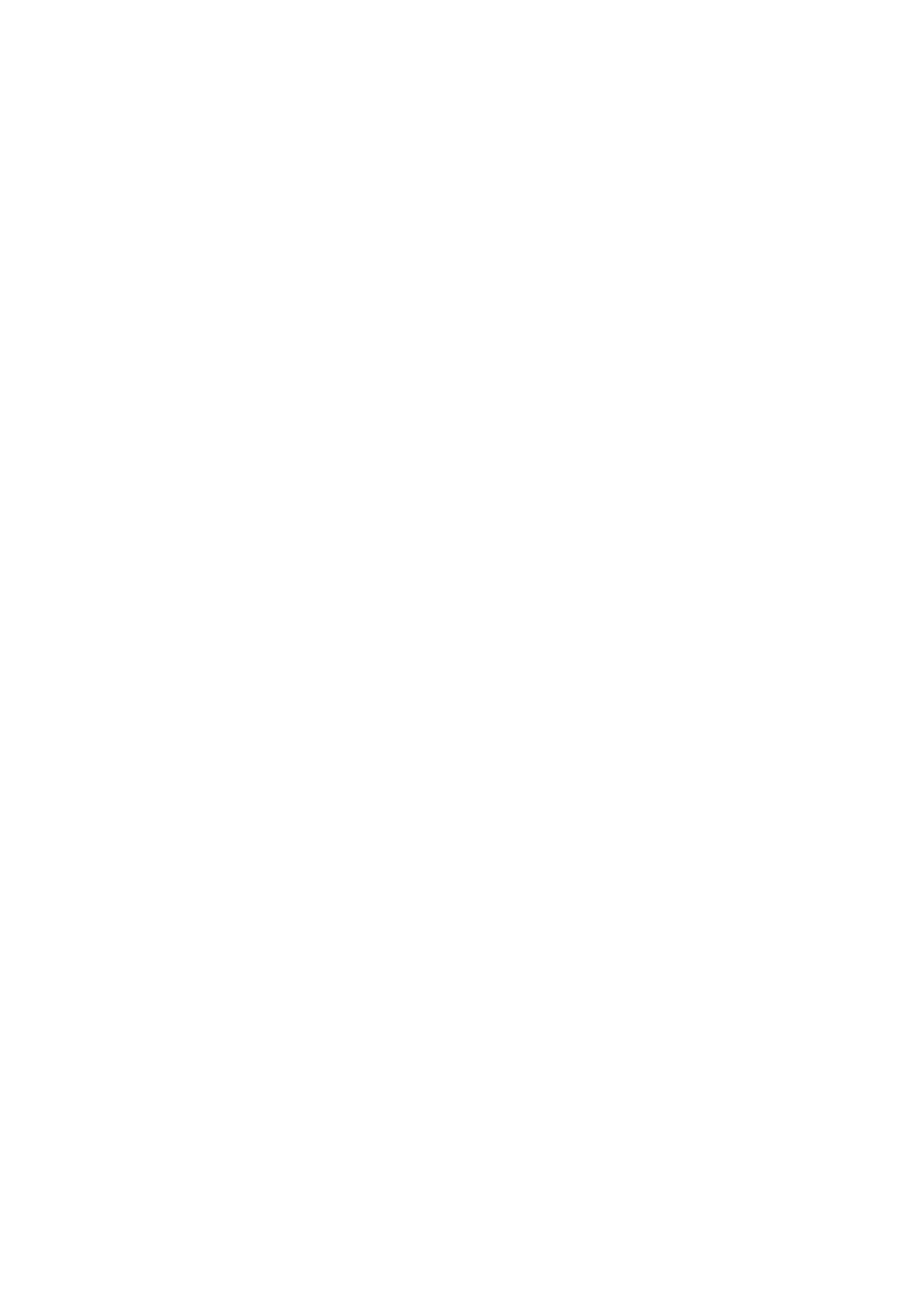# On irreversible trapping of hydrogen in metals

Alan Turnbull Materials Division

# ABSTRACT

Calculations have been made of the discharge rate of hydrogen from a precharged steel membrane in order to clarify the definition of irreversible trapping in the context of the trap binding energy. The concept of irreversible trapping is shown to be arbitrary and the need for improved guidance in characterising such trapping is indicated.

*Keywords:* Hydrogen, diffusion, trapping.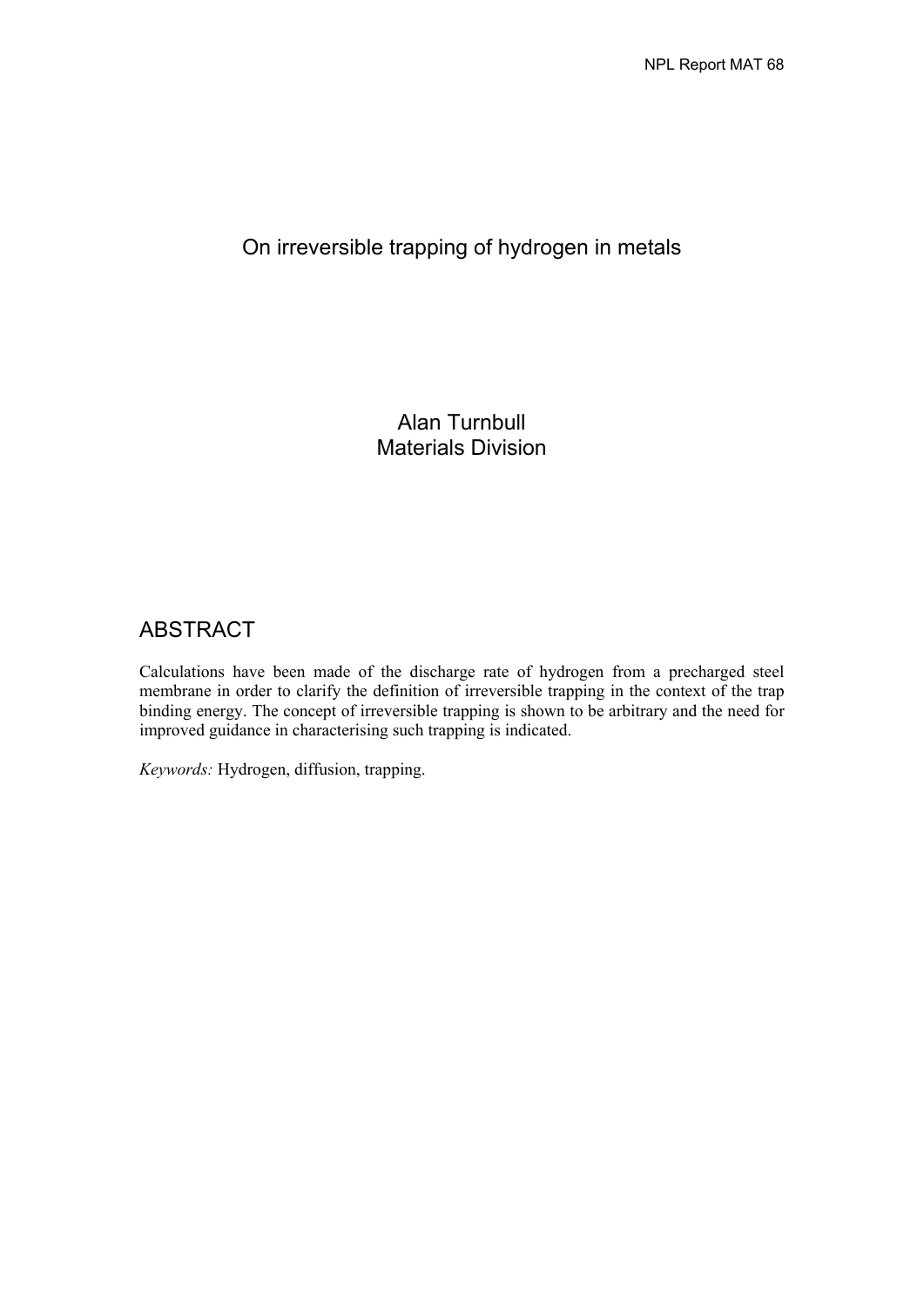Queens Printer and Controller of HMSO, 2014

ISSN 1754-2979

National Physical Laboratory Hampton Road, Teddington, Middlesex, TW11 0LW

Extracts from this report may be reproduced provided the source is acknowledged and the extract is not taken out of context.

> Approved on behalf of NPLML by Dr M Gee, Knowledge Leader, Materials Team.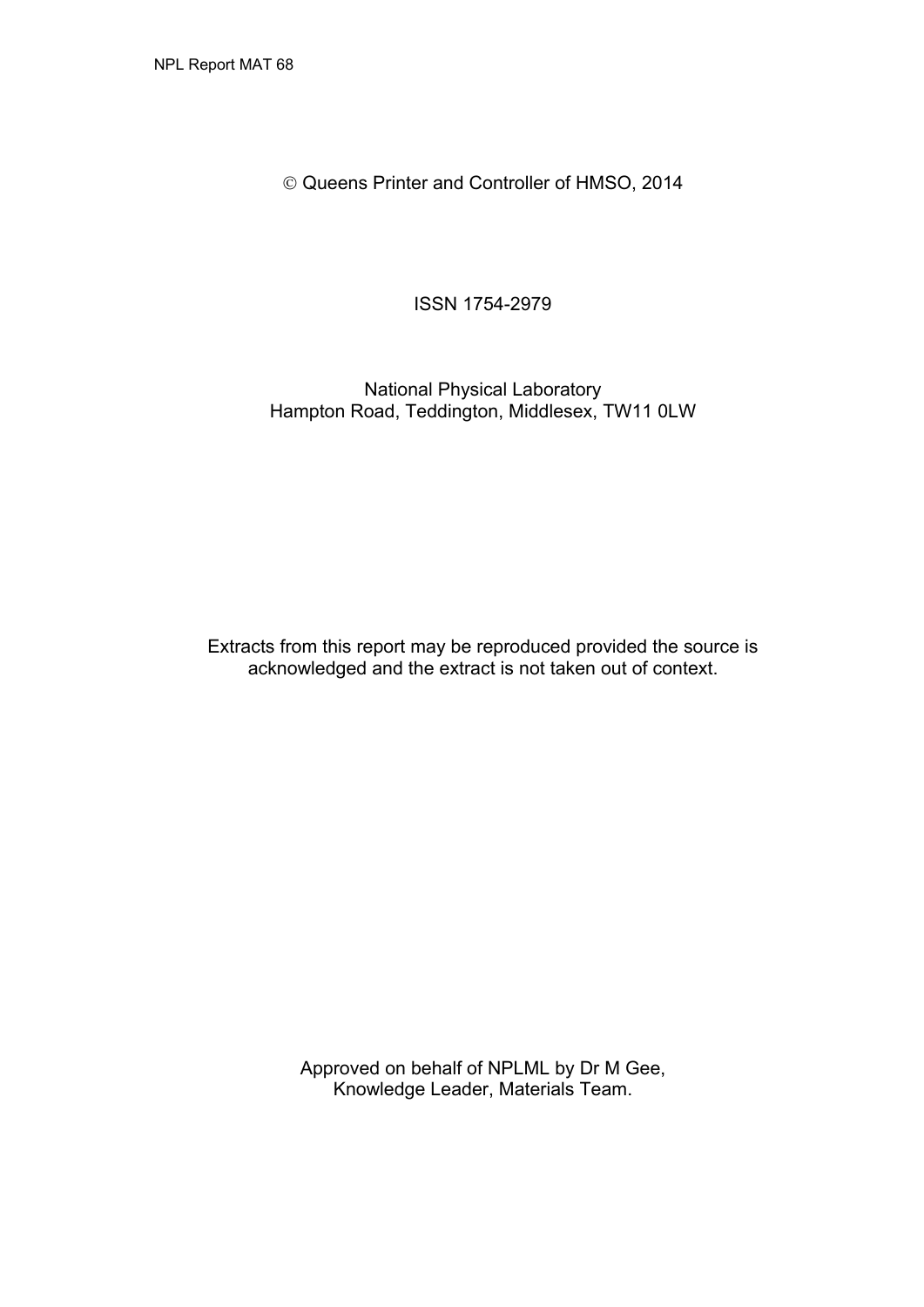## **CONTENTS**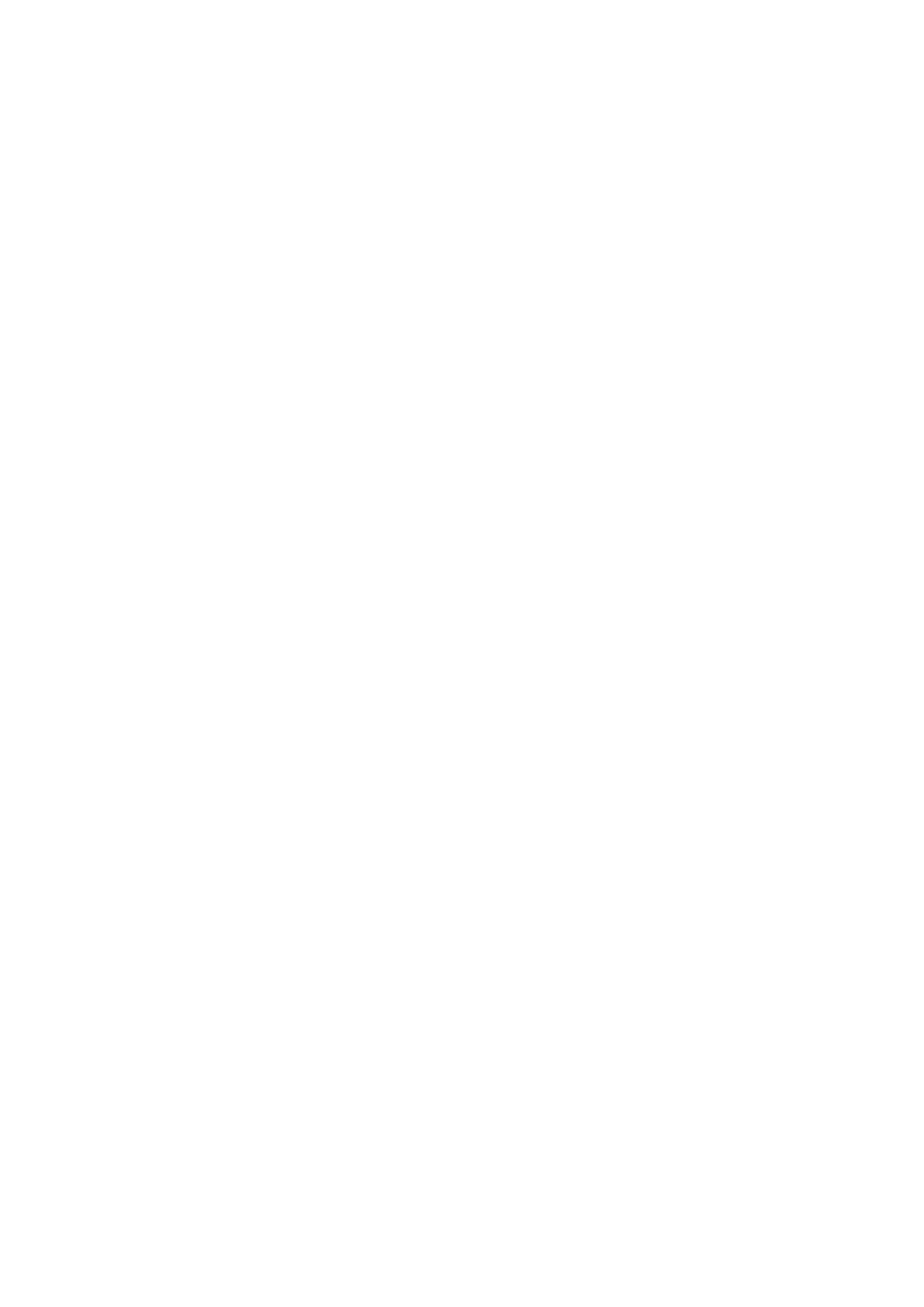#### **1. INTRODUCTION**

l

Hydrogen atom diffusion through a metal is governed by the rate at which the atoms hop between interstitial lattice sites<sup>1</sup> and the extent to which they become transiently trapped at microstructural trap sites such as dislocations, grain boundaries, vacancies and interfaces. The impact of trapping will depend on the density and distribution of trap sites and the depth of the associated potential well. Traps are often classified as shallow or deep according to the magnitude of their binding energies but with varied views as to what constitutes a shallow trap and a deep trap in relation to specific microstructural features [2-7]. In practice, there can be a spectrum of trap sites in a metal each of which will have a characteristic binding energy, as illustrated by thermal desorption spectroscopy [8]. Often one or two traps will tend to dominate at a particular temperature.

Transport by diffusion with two types of trap site is described by equations (1)-(3). The first equation accounts for diffusion and the net rate at which hydrogen in the interstitial lattice sites is lost to trap sites and the second and third equations describe the rate of change of the trapped hydrogen concentration.

$$
\frac{\partial C_L}{\partial t} = D \nabla^2 C_L - \frac{\partial C_1}{\partial t} - \frac{\partial C_2}{\partial t}
$$
 (1)

$$
\frac{\partial C_1}{\partial t} = N_1 \{ k_1 C (1 - \theta_1) - p_1 \theta_1 \}
$$
 (2)

$$
\frac{\partial C_2}{\partial t} = N_2 \{ k_2 C (1 - \theta_2) - p_2 \theta_2 \}
$$
 (3)

Here, C<sub>L</sub> is the concentration of hydrogen atoms in interstitial lattice sites, D is the lattice diffusion coefficient (equivalent to that for pure iron in the case of steel),  $C_1$  and  $C_2$  are the concentrations of hydrogen in traps of types 1 and 2, N is the density of trap sites,  $\theta$  is the trap occupancy (fraction of trap sites occupied) and k and p are temperature dependent rate constants which may be expressed by:

$$
k = k^{0} exp[(-V_{0})/RT]
$$

$$
p = p^{0} exp[-(V_{0} - \Delta E)/RT].
$$

Here,  $k^0$  and  $p^0$  are pre-exponential factors,  $\Delta E$  is the binding energy (taken to be negative here),  $V_0$  is the activation energy for jumping into a trap potential well (often assumed to be the same as that for lattice diffusion) and  $(V_0 - \Delta E)$  is the activation energy barrier for jumping out of the trap (height of the potential well).

In addition to the concept of deep traps, the term irreversible trap has been used with often the same meaning, the implication being that the probability of the hydrogen atom jumping out of the trap site at the temperature of interest is so low as to render the trapped hydrogen effectively immobile. Such irreversible trapping is considered for some systems to have no direct impact on cracking. In principle, the validity of this can be established by charging a test specimen (e.g. slow strain rate specimen) with hydrogen and then discharging before subsequently testing in air. Assuming that the irreversibly trapped hydrogen is retained but the readily mobile hydrogen escapes, the test will provide an assessment of the impact of the irreversibly trapped hydrogen

<sup>&</sup>lt;sup>1</sup> For iron, recent work [1] shows that quantum tunnelling of hydrogen atoms between adjacent sites is the dominant transport mechanism at ambient temperature and below.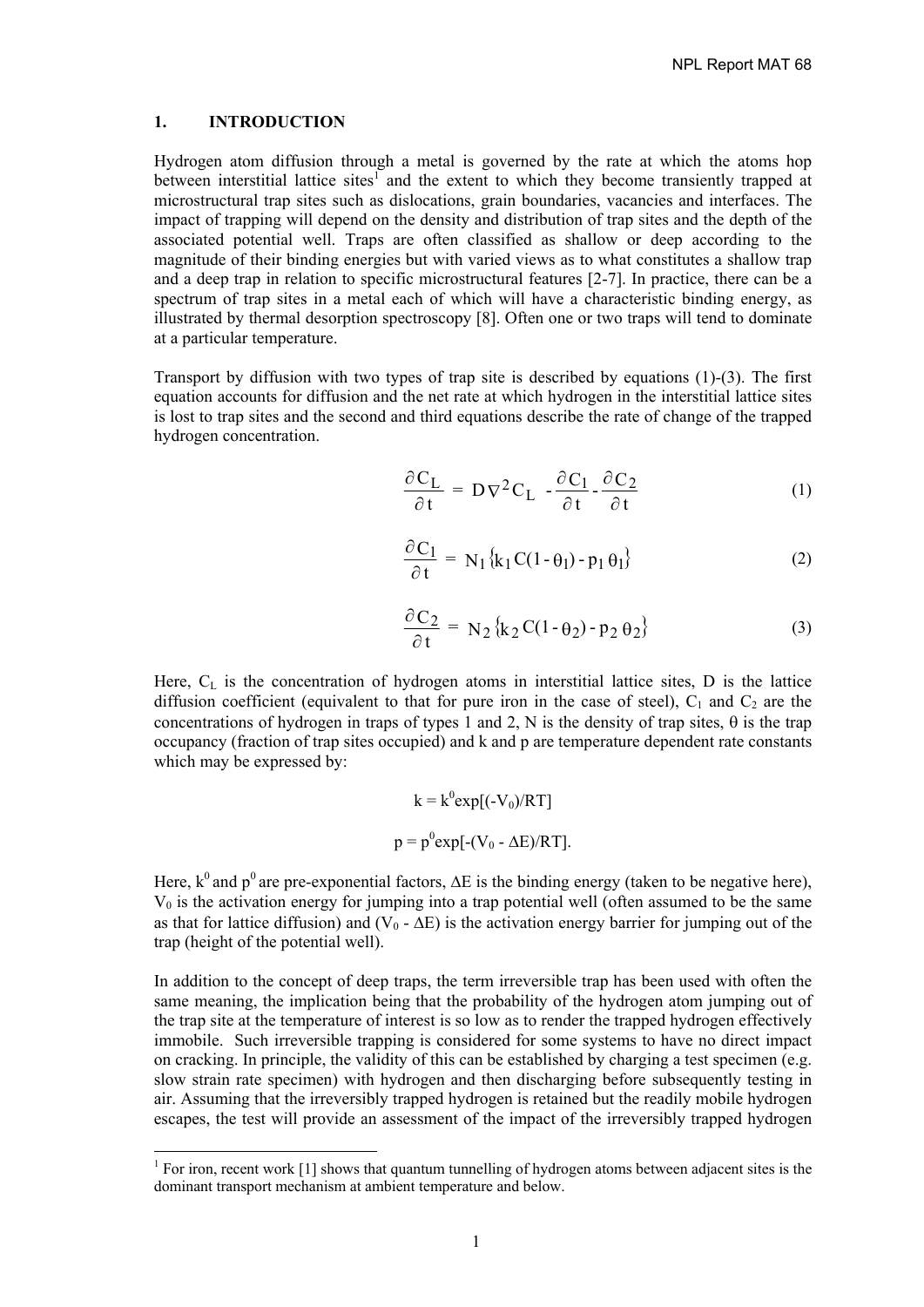in isolation. Using this method for a 13 Cr martensitic stainless steels (AISI 410) [9] and for some C-steels [5], no difference in cracking response was observed between results in air with and without irreversibly trapped hydrogen. Here, the charging was not so severe as to induce damage such as void development during the charging stage.

The concern is the lack of a consistent definition of what is understood by a deep, or irreversible, trap. In modelling hydrogen permeation with reversible and irreversible traps sites for near-ambient temperature conditions, the equations (2) and (3) above have been used with the rate constant p for one of the traps being set to zero (see reference [10] for example). This leads to inconsistency when modelling thermal desorption of hydrogen [11] for which finite values for p are, of necessity, used even for very deep traps. Correspondingly, there will always be leakage from the deep traps, the rate depending on temperature. Thus, the term irreversible is not fundamentally correct but has a pragmatic meaning in the context of a sufficiently long timescale for significant leakage to occur at the temperature of relevance. However, it is necessary to clarify the timescale for different binding energies.

## **2. MODEL CALCULATIONS**

To shed some light on this topic, a theoretical analysis was undertaken in which a steel membrane was considered to be have been precharged uniformly with the hydrogen atoms in lattice and trap sites at their equilibrium concentration. The concentration of hydrogen at both surfaces was then set to zero to simulate an efficient hydrogen removal process and the leakage rate from the specimen at 22  $^{\circ}$ C was then assessed. For simplicity, only one trap was considered. The input parameters were based on experimental work conducted previously on a low alloy steel and were similar to that used for thermal desorption analysis [10]. Specifically, the initial lattice concentration was  $2x10^{15}$  atoms cm<sup>-3</sup> (typical of cathodically protected low alloy steel); the trap concentration was  $2x10^{18}$  sites cm<sup>-3</sup> and the specimen thickness was 2 mm. Values for the individual pre-exponential factors,  $k^0$  and  $p^0$ , are not known per se but their ratio is simply the inverse of the number of lattice sites  $(1/N<sub>L</sub>)$ . The adopted approach is necessarily to choose values for  $k^0$  and  $p^0$  that are somewhat arbitrary [11] and to then assess the sensitivity to variations in the parameters. In practice, values for  $k^0$  and  $p^0$  of 4.4x10<sup>-17</sup> s<sup>-1</sup> and  $2.3x10^7$  mol L<sup>-1</sup> s<sup>-1</sup> respectively were used. Reducing the values by over two orders of magnitude, keeping the ratio constant, made a difference of only a few % to the predictions. Nevertheless, it is recognised that  $p^0$  could be very small though non-zero. Testing is the only way to resolve this.

In the analysis the flux variation with time is calculated. This is readily converted to a total amount of hydrogen discharged at a specific time  $(C_{\text{disch}})$ . The ratio of this to the initial concentration  $(C_{init})$  in the steel (trapped plus interstitial) is then determined as a function of time and gives a simple measure of the leakage rate.

A plot of this ratio versus time for different values of the binding energy is shown in Figure 1 for very long times and in more detail at shorter times in Figure 2. For the binding energy of 70 kJ/mole an extended run to 313 days was carried out. At this time the ratio was 0.41.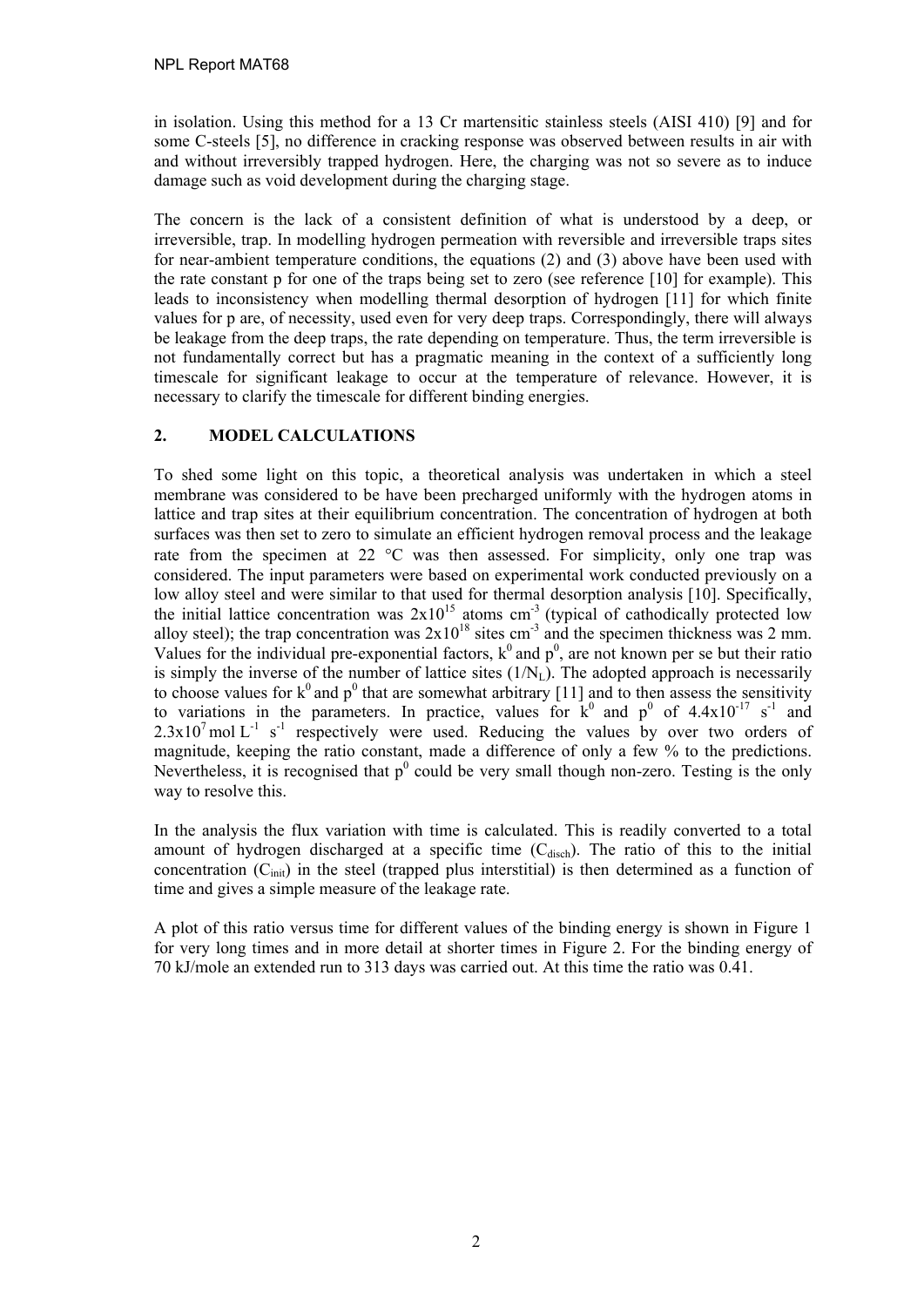

**Figure 1:** Leakage rate of hydrogen from uniformly precharged steel as a function of binding energy.

The leakage rate decreases with time but of course is finite in all cases. The hydrogen is mobile but the rate of jumping over the potential energy barrier is of course so very low at the highest binding energy that the flux is very small. In the latter context, one might argue that the amount of hydrogen available to affect cracking is always going to be low compared with that associated with lower binding energy trap sites and the hydrogen can be treated as effectively immobile.



**Figure 2**: Leakage rate of hydrogen from uniformly precharged steel as a function of binding energy.

Very large binding energies of order of 80 kJ/mol do not provide challenges in assessment; the problem is for values in the range 50-60 kJ/mol. Here, the concept of immobile hydrogen is more arbitrary as, quite clearly, there is a significant loss of hydrogen in a modest timescale. The data indicate that significant leakage may occur at trap sites with a binding energy of 55 kJ/mol, typical of the value assigned by Grabke and Riecke [6] to deep, immobile, traps. In their study, they conducted stepwise permeation measurements such that the first charging step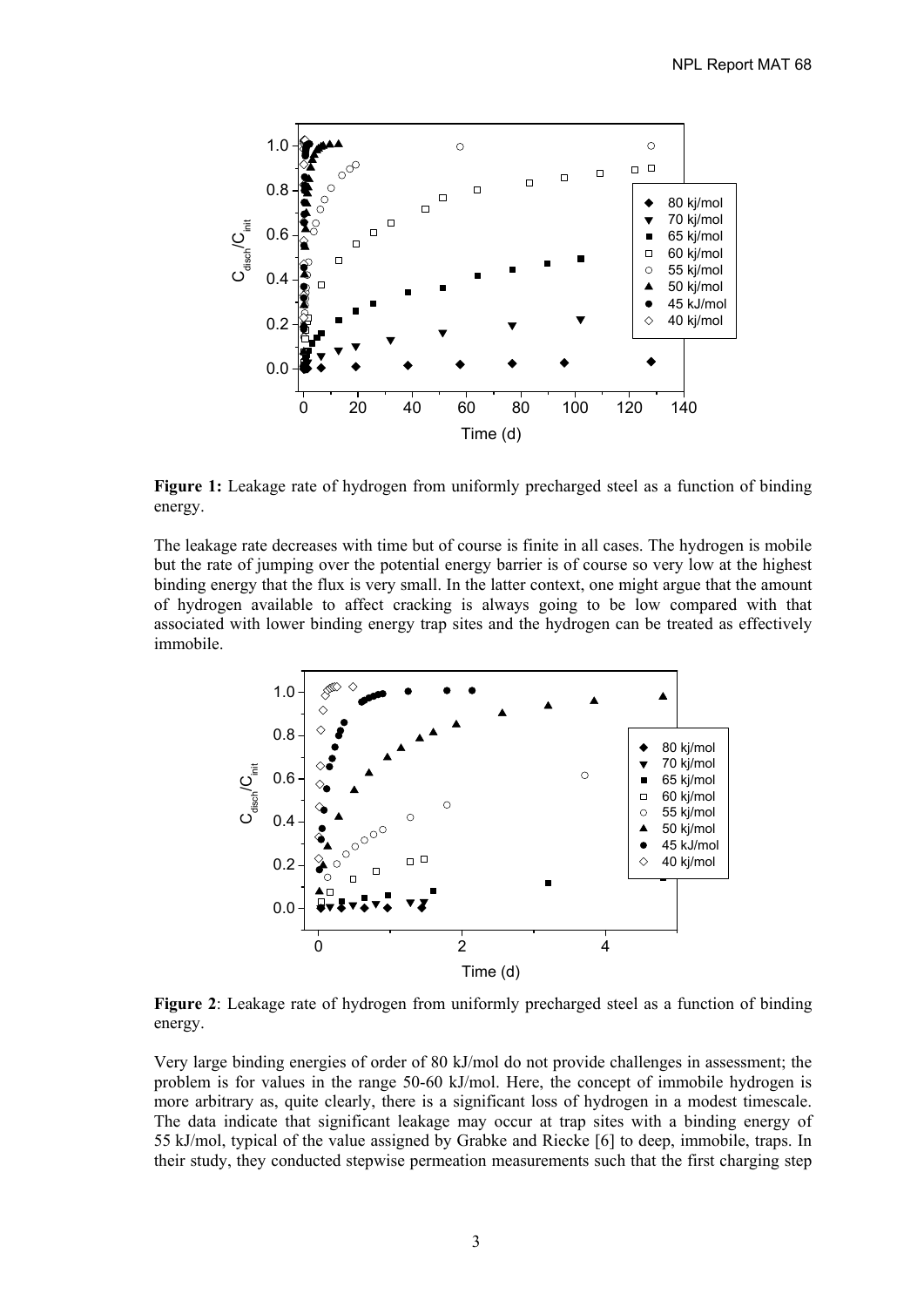fills the deep traps primarily and the second step, using more severe charging conditions, fills the shallower traps.

The occupancy of trap sites is readily calculated using

$$
\theta = \frac{C_L / N_L \exp[-\Delta E/RT)}{1 + C_L / N_L \exp[-\Delta E/RT)}.
$$

Values for different binding energies are summarised in Table 1.

**Table 1**. Occupancy of trap sites as a function of binding energy assuming a low uniform lattice concentration of  $2x10^{15}$  atoms cm<sup>-3</sup> (4.2×10<sup>-4</sup> ppm by mass)

| Binding Energy /<br>kJ/mole | Trap occupancy |
|-----------------------------|----------------|
| 40                          | 0.045          |
| 45                          | 0.26           |
| 50                          | 0.73           |
| 55                          | 0.95           |
| 60                          | 0.99           |
| 65                          | 1.00           |
| 70                          | 1.00           |
| 75                          | 1.00           |
| 80                          | 1.00           |

Assuming a lattice concentration of  $2x10^{15}$  atoms cm<sup>-3</sup> and a binding energy of 55 kJ/mole, the trap occupancy is about 95% (Table 1) so there is no doubt that this represents a deep trap and would be mostly filled during the first permeation stage. In the context of the testing of Grabke and Riecke, the traps would be nearly filled during the first permeation so their analysis is not affected. However, Figure 1 shows that it is clearly imprecise to suggest that the trapped hydrogen is immobile; given time, if the charging were ceased the hydrogen would discharge.

In the model calculations, it is assumed also that hydrogen is removed efficiently from the exit surface. Following metal processing, oxide scales can present barriers to hydrogen atom discharge but it is necessary to distinguish between trapping and its effects on mobility of hydrogen in the metal from effects imposed by oxide transport constraints.

## **3. DISCUSSION**

Recognising the arbitrariness of the concept of irreversible trapping, it is important to assess the implications for testing. In separating out reversible and irreversible traps during permeation studies, it is advocated that repeated permeation tests are carried out [12]. After the first transient, the hydrogen is usually allowed to discharge from the steel, the assumption being that remaining hydrogen is irreversibly trapped. That procedure now needs better definition, as the extent to which the deep traps have emptied requires resolution. If electrochemical discharge is carried out, the oxidation current gives an indication of the extent to which hydrogen is still leaking from the specimen and by implication from the trap sites. When the oxidation current falls to the background level, it is usually assumed that the reversible traps have emptied and that the remaining hydrogen is irreversibly held in very deep traps. In view of the calculations above, it is feasible that a rather slow leakage is proceeding and that the occupancy of deep traps has diminished somewhat. In the short timescale of the repeated permeation experiments this leakage may not be significant. As an alternative to electrochemical discharge, the